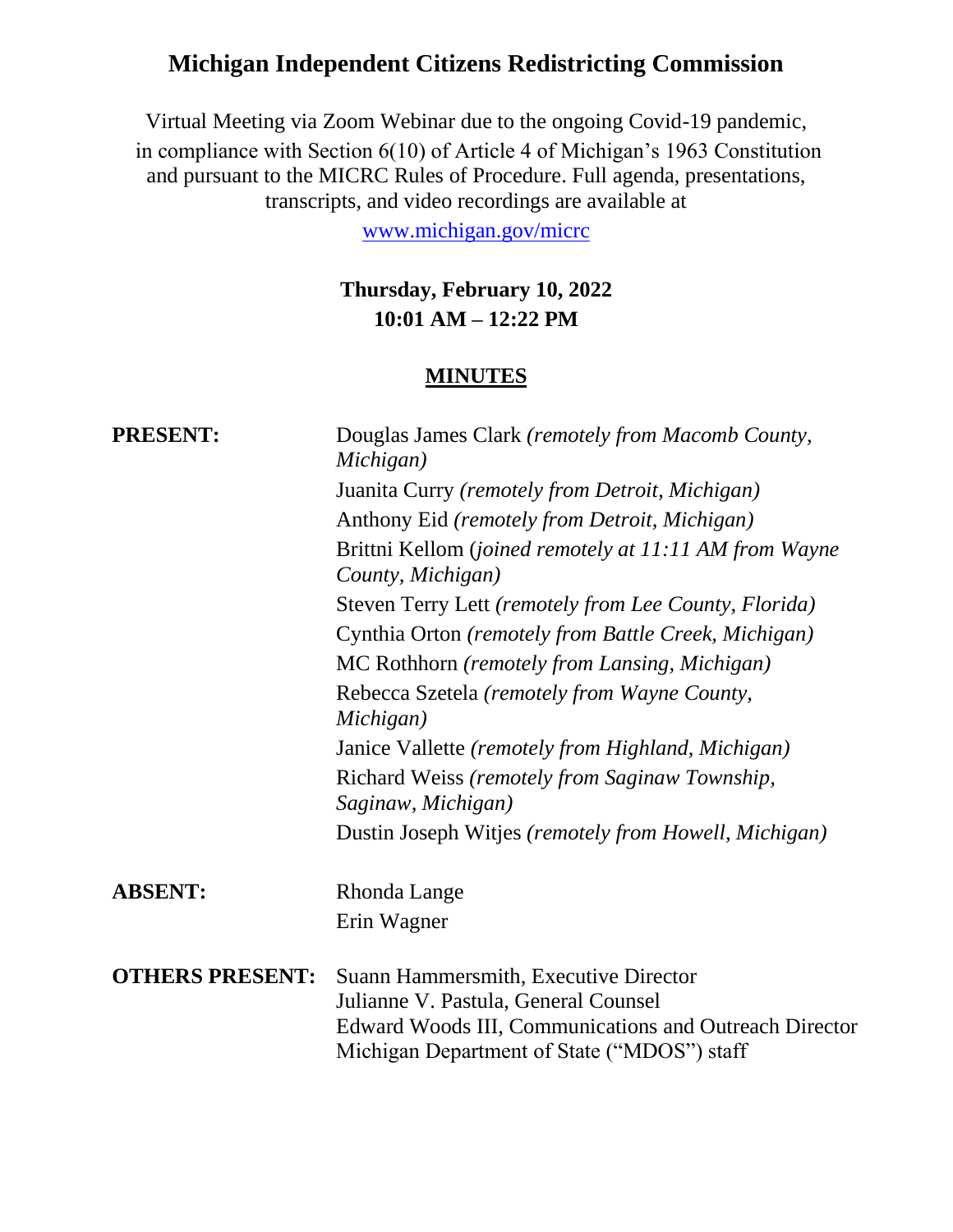### **CALL TO ORDER AND WELCOME**

Commissioner Szetela, Chair, called the meeting of the Michigan Independent Citizens Redistricting Commission (MICRC) to order at 10:01 AM.

## **ROLL CALL**

MDOS staff called roll. A quorum was met. *Commissioner Kellom joined the meeting at 11:11 AM. Commissioner Curry left the meeting at 11:57 AM. Commissioner Lett left the meeting at 12:00 PM. Commissioner Orton left the meeting at 12:10 PM and rejoined at 12:15 PM.*

## **ADOPTION OF THE AGENDA**

**MOTION**: Commissioner Szetela, Chair, called for a motion to approve the agenda. **Motion by Commissioner Witjes. Supported by Commissioner Rothhorn. Commissioner Szetela, Chair, held a vote by show of hands. MOTION UNANIMOUSLY APPROVED.**

### **PUBLIC COMMENT PERTAINING TO AGENDA TOPICS**

Commissioner Szetela, Chair, put the motion "to begin the public comment pertaining to agenda topics portion of the agenda" which was adopted. Three individuals provided remote public comment: Anthony Scannell, James Gallant, and Chris Andrews.

A full inventory of live and written public comment is available at [www.michigan.gov/micrc.](http://www.michigan.gov/micrc)

### **UNFINISHED BUSINESS**

a. Potential Options for Further Modifications of the Rules of Procedure General Counsel Pastula provided an update on suggested modifications of the Rules of Procedure. The Commission discussed options for modification with MDOS staff.

#### **RECESS**

At 10:58 AM, Commissioner Szetela, Chair, put the motion "to recess until 11:10 AM" which was adopted.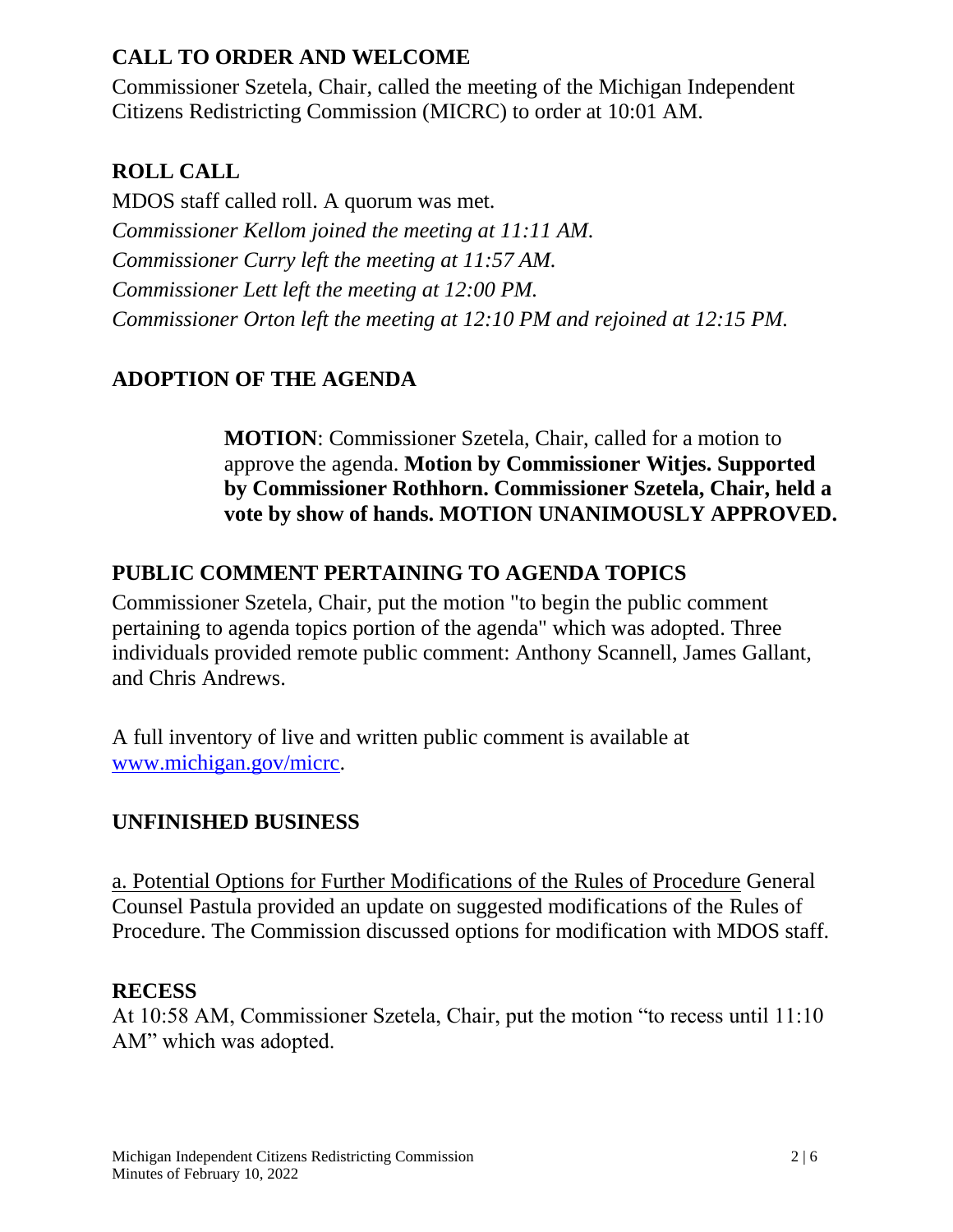## **CALL TO ORDER**

Commissioner Szetela, Chair, called the meeting of the Michigan Independent Citizens Redistricting Commission back to order at 11:11 AM.

| <b>PRESENT:</b> | Douglas James Clark (remotely from Macomb County,<br>Michigan)       |
|-----------------|----------------------------------------------------------------------|
|                 | Juanita Curry (remotely from Detroit, Michigan)                      |
|                 | Anthony Eid (remotely from Detroit, Michigan)                        |
|                 | Brittni Kellom (Wayne County, Michigan)                              |
|                 | Steven Terry Lett (remotely from Lee County, Florida)                |
|                 | Cynthia Orton (remotely from Battle Creek, Michigan)                 |
|                 | MC Rothhorn (remotely from Lansing, Michigan)                        |
|                 | Rebecca Szetela (remotely from Wayne County,<br>Michigan)            |
|                 | Janice Vallette (remotely from Highland, Michigan)                   |
|                 | Richard Weiss (remotely from Saginaw Township,<br>Saginaw, Michigan) |
|                 | Dustin Joseph Witjes (remotely from Howell, Michigan)                |
| <b>ABSENT:</b>  | Rhonda Lange                                                         |
|                 | Erin Wagner                                                          |

b. Budget Executive Director Hammersmith provided an update to the Commission on the Fiscal Year End 2021 Budget and an examination of other independent state commissions' budgets.

#### **NEW BUSINESS**

a. Consideration of Closed Session to Discuss Litigation The Commission considered entering a closed session to discuss pending litigation.

> **MOTION**: Amend the motion to hold a closed session on February 24th at 1:00 PM to 11:00 AM. **Motion by Commissioner Witjes. Supported by Commissioner Rothhorn. Commissioner Szetela, Chair, held a vote by show of hands. MOTION UNANIMOUSLY APPROVED.**

> **MOTION**: Call to enter closed session on February 24<sup>th</sup> at 11:00 AM to discuss legal strategy and pending litigation. **Motion by Commissioner Clark. Supported by Commissioner Curry.**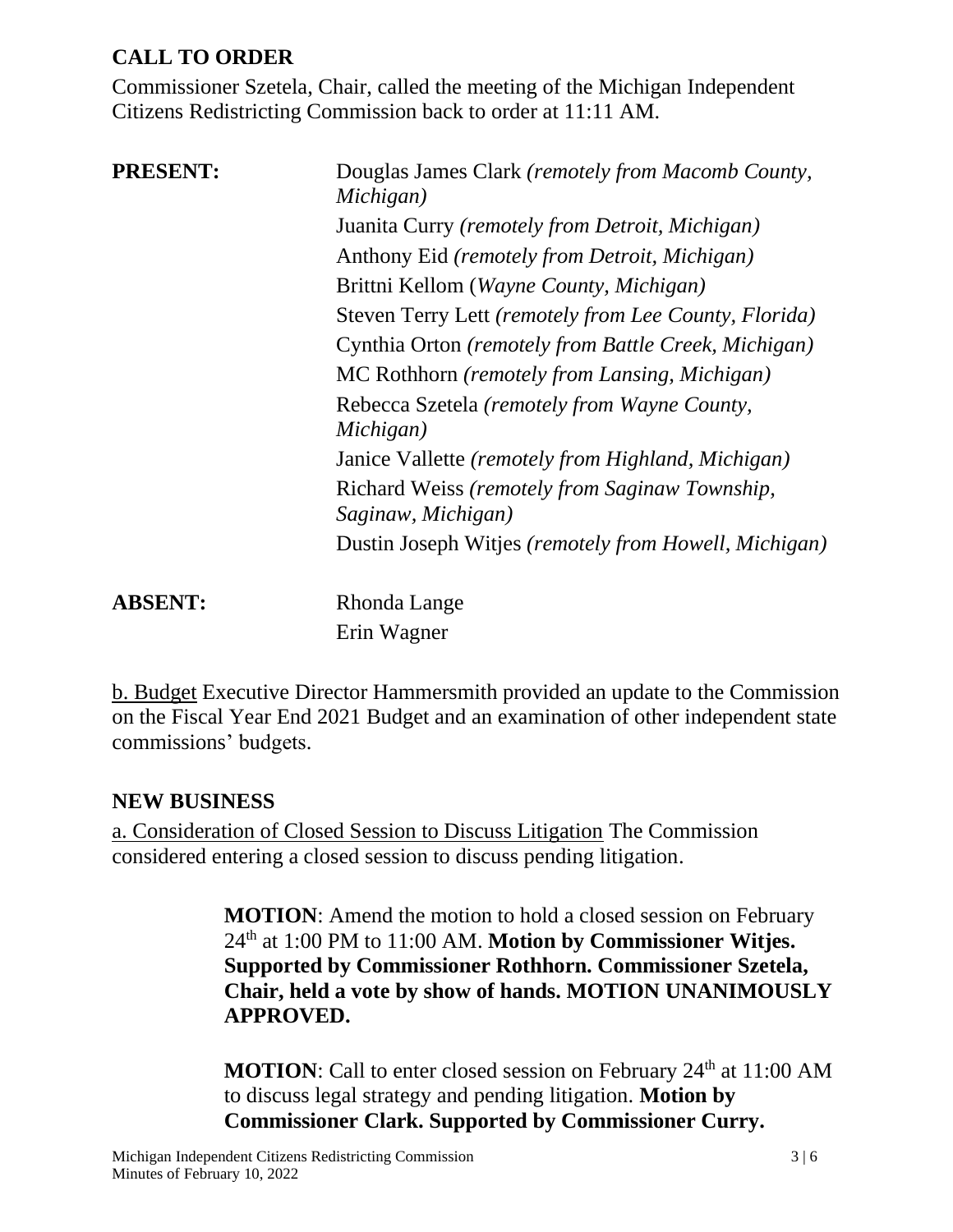**Commissioner Szetela, Chair, held a vote by roll call. MOTION UNANIMOUSLY APPROVED 11-0.** 

**Voting Yes:** Commissioners Clark, Curry, Eid, Kellom, Lett, Orton, Rothhorn, Szetela, Vallette, Weiss, Witjes. **Voting No:** None.

b. Consideration of Contract Extensions Director Hammersmith detailed contract extension considerations with the Commission.

1. Federal Compliance Consulting, Resolution 2022.02.02

**MOTION**: Adopt Resolution 2022.02.02, Extend Federal Compliance Contract for One Year. **Motion by Commissioner Clark. Supported by Commissioner Witjes. Commissioner Szetela, Chair, held a vote by show of hands. MOTION UNANIMOUSLY APPROVED.**

2. Election Data Services, LLC, Resolution 2022.02.03

**MOTION**: Adopt Resolution 2022.02.03, Extend Election Data Services Contract for One Year. **Motion by Commissioner Witjes. Supported by Commissioner Curry Commissioner Szetela, Chair, held a vote by show of hands. MOTION UNANIMOUSLY APPROVED.**

c. Future Staffing Considerations. Director Hammersmith detailed future staffing considerations with the Commission.

1. Sara Martinez, Executive Assistant, Resolution 2022.02.04

**MOTION**: Adopt Resolution 2022.02.04, Offer Contract Extension. **Motion by Commissioner Orton. Supported by Commissioner Weiss. Commissioner Szetela, Chair, held a vote by show of hands. MOTION UNANIMOUSLY APPROVED.**

2. Considerations for managing the responsibilities of the general counsel position

**MOTION**: Retain Fink Bressack to handle any legal issues that arise once General Counsel Pastula has departed. **Motion by**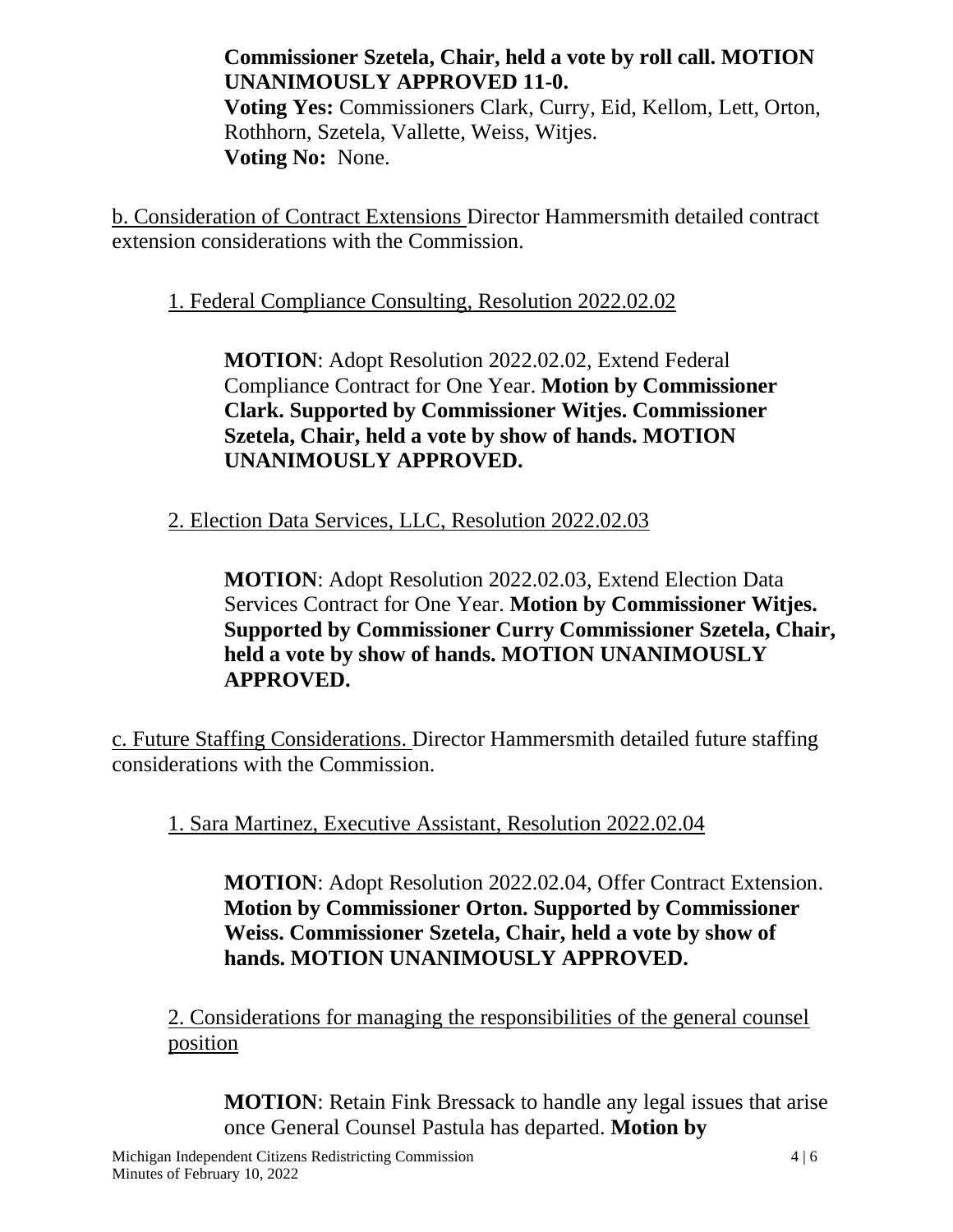**Commissioner Lett. Supported by Commissioner Clark. Commissioner Szetela, Chair, held a vote by show of hands. MOTION UNANIMOUSLY APPROVED.**

**MOTION**: Have Commission staff serve as communication liaison between Fink Bressack and the Commission. **Motion by Commissioner Orton. Supported by Commissioner Rothhorn Commissioner Szetela, Chair, held a vote by show of hands. MOTION UNANIMOUSLY APPROVED.**

**MOTION**: Have Michigan Department of State handle FOIA requests on behalf of the Commission and serve as parliamentarian. **Motion by Commissioner Orton. Supported by Commissioner Clark. Commissioner Szetela, Chair, held a vote by show of hands. MOTION UNANIMOUSLY APPROVED.**

#### 3. Edward Woods, III, Communications and Outreach Director

#### 4. Suann Hammersmith, Executive Director

**MOTION**: Extend Communications and Outreach Director Woods contract for three months at the same rate of pay and hours. Commissioner Lett accepted a friendly amendment by Commissioner Clark to increase Communications and Outreach Director Woods salary by 5%. **Motion by Commissioner Lett. Supported by Commissioner Orton. Commissioner Szetela, Chair, held a vote by show of hands. MOTION UNANIMOUSLY APPROVED**

**MOTION**: Extend Executive Director Hammersmith's contract for three months at an amended rate of pay increased by 7%. **Motion by Commissioner Lett. Supported by Commissioner Szetela. Commissioner Szetela, Chair, held a vote by show of hands. MOTION UNANIMOUSLY APPROVED.**

**MOTION**: Replace the pay rate increase for Communications and Outreach Director Woods from 5% to 7%. **Motion by Commissioner Lett. Supported by Commissioner Witjes Commissioner Szetela, Chair, held a vote by show of hands. MOTION UNANIMOUSLY APPROVED.**